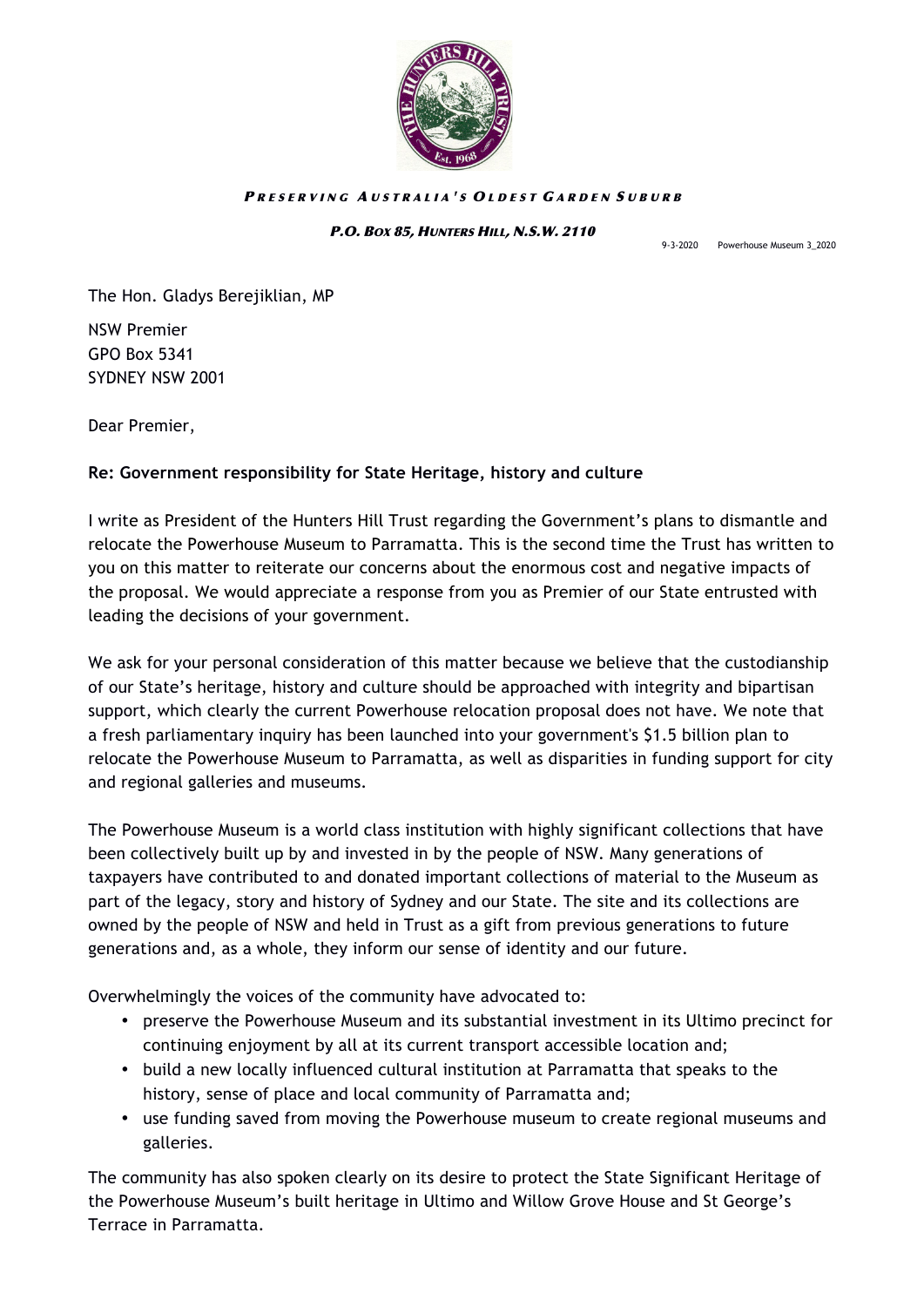Given the Powerhouse Museum project in Parramatta has now been declared a 'State Significant Project' with plans announced for what is considered a poorly chosen, flood-prone site, we write with a sense of great dismay at your Government's seeming lack of appreciation for the State's history, heritage and cultural institutions. The use of this 'State Significant' legislation appears to only be to enable the Government to override and ignore all reasonable opposition or community input and permit the destruction of local heritage. There has been a chorus of voices raising serious concern about the inappropriateness of the old David Jones car-park site in Parramatta - reinforced by the recent flooding of the site. No museum in the world would plan to build on a flood prone site and experts and Museum professionals have made this case through numerous channels that have been ignored. The published proposals for the site will not only destroy cherished local heritage but will require significant engineering controls and expense to protect the site from the well documented flooding that occurs.

The Powerhouse Museum was a visionary project delivered for the Australian Bicentenary building on a long association with Ultimo and with the industrial history of the precinct that was appropriate for a collection of 'applied arts and sciences' . This history and sense of place and identity should not be dismantled. The Powerhouse Museum and its wonderful collections relating to science, applied arts, design and technology should be reinvigorated and connected to the arts, design and teaching institutions on its doorstep. Ultimo does not need a downgraded 'arts and cultural space' when millions have been committed to 'Sydney Modern' at the Art Gallery of NSW (which could have been built at Parramatta) and there is also the MCA at Circular Quay.

It is well known that over a decade of considered, consultative and specialist planning went into building the Powerhouse Museum following years of detailed work by a team of professional museum experts. The shortened timeframes currently proposed for the Parramatta project risk the security and protection of the collections themselves, particularly as the specialist knowledge within the institution has been significantly depleted. This fast tracking will ensure poor outcomes, compromised design and cost blowouts.

There are also negative costs beyond building a new museum offering in Parramatta in:

- the value lost in demolishing existing purpose built, specialist climate controlled, fire protected and specialist collections storage infrastructure
- the value lost in demolishing the purpose built specialist conservation laboratories and workshops
- the cost to move the vast collections that are on display and in storage in Ultimo many of which are priceless and unique in the world and some specifically that were transported into the museum along the old rail lines and before walls were built
- the value lost in the investment in engineering solutions to hang, house and display priceless objects such as the Boulton and Watt rotative steam engine - one of the oldest in the world still capable of working
- the inevitable cost escalations in rushed and ill-conceived museum planning
- the loss to the broader community, in its historic links to the Ultimo precinct and easy access to Sydneysiders, international tourists and regional NSW visitors in its current location.

Parramatta deserves its own cultural facilities that reflect the history and character of its region. There is great cost in demolishing one cultural offering to create another. A cultural facility at Parramatta can be developed without the encumbrance of the costs and energy of